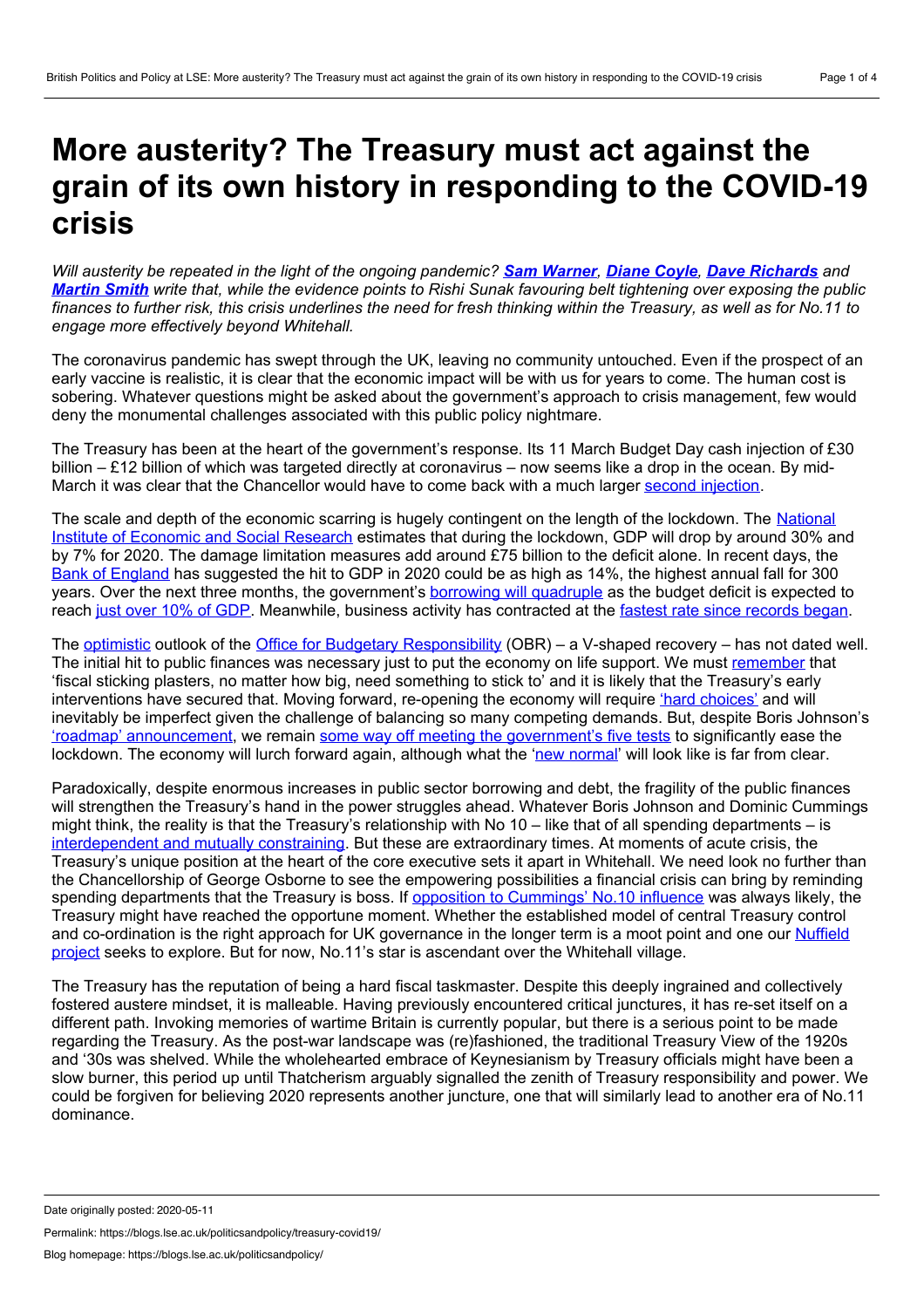It must always be remembered that the Treasury is the most political [department](https://journals.sagepub.com/doi/abs/10.1111/j.1467-856X.2004.00130.x) in Whitehall. Its tentacle-like influence means it is tuned into the challenges faced by spending departments. The label given by some that Rishi Sunak is Johnson's 'puppet' [Chancellor,](https://citywire.co.uk/wealth-manager/news/no-10s-puppet-stunned-city-reacts-to-the-chancellors-exit/a1323735) may prove to be wide of the mark. The Chancellor will understand that appearing blind to political realities may well end badly. He is said to have an amenable style and his popularity has [increased](https://www.cityam.com/high-spending-rishi-sunak-proves-a-hit-among-brits/) markedly. In Frances [O'Grady](https://twitter.com/francesogrady/status/1241057964762501123?lang=en), General Secretary of the TUC, he has found an unexpected advocate, praising his 'real leadership' and willingness to listen. His relative [inexperience](https://theconversation.com/rishi-sunak-can-the-uks-bright-young-chancellor-change-british-politics-135360) – the average cabinet experience of a UK finance minister is five years – has not yet proved a hindrance.

Those who know Sunak, including his former boss at the Treasury, Sajid Javid, suggest that the ['coronavirus](https://www.ft.com/content/b465a3fe-73b1-11ea-ad98-044200cb277f)' chancellor' is not usually disposed to loose fiscal policy. Few would be surprised to hear George Osborne call for cuts to public [expenditure](https://www.bloomberg.com/news/articles/2020-04-20/architect-of-u-k-austerity-says-retrenchment-needed-post-crisis) once the initial phase of the crisis is over. Sunak, though, remains an unknown quantity. Reports that the Treasury is prepared to let some universities and airlines go under indicates the direction of travel. In line with the Treasury's tendency to centralise, a dissenting senior [official](https://www.ft.com/content/dc8e2aa4-1c8f-43b9-99c1-e1f87b369b43) has lamented its 'faith in their ability to carry out highly targeted just-in-time interventions…in the current circumstances'. Sunak's reference to tax increases for the self-employed also carries the hallmark of Treasury officials. With similar predictability, the Chancellor's decision to only guarantee loans up to £50,000 for small businesses might be further evidence that he favours belt [tightening](https://www.newstatesman.com/politics/economy/2020/04/rishi-sunak-doubles-down-his-coronavirus-loans-and-gears-argue-austerity) over exposing the public finances to further risk. Similarly, the Treasury is keen to 'wean people off' the job retention scheme due to concerns over its [unsustainable](https://amp.ft.com/content/316c2353-fe00-4cd8-91de-dd4f2413a938?__twitter_impression=true) costs.

Does this point to further austerity? The 'wicked problems' resulting from years of fiscal consolidation have never looked so stark and [austerity](https://obr.uk/docs/dlm_uploads/Fiscalrisksreport2019.pdf) fatigue was already an identifiable pressure on the Treasury. Boris [Johnson](https://www.independent.co.uk/news/uk/politics/coronavirus-austerity-boris-johnson-lockdown-economy-a9493096.html) has been quick to suggest his 'instincts' are against a return to austerity. [Levelling-up](https://www.prospectmagazine.co.uk/politics/levelling-up-why-boris-johnson-cant-stop-saying-it-and-what-he-really-means-speech-politics-language) has become his favoured political slogan, and if this was no easy task [before](https://www.ft.com/content/c9db4c66-5971-11ea-a528-dd0f971febbc), it is now a mammoth [endeavour.](https://blogs.lse.ac.uk/politicsandpolicy/institutionalised-conflict-in-uk-economic-policymaking/) It will be costly and, as we have recently argued, cannot be entirely driven from the centre. Numerous political, social, and economic constraints will have to feature in the Treasury's thinking as it decides how deep its pockets will be.

First, the pandemic exacerbates existing inequalities as young people, [women](https://blogs.lse.ac.uk/politicsandpolicy/gender-and-covid19/), BAME [communities](https://theconversation.com/coronavirus-is-hitting-bame-communities-hard-on-every-front-136327) and the vulnerable – all [over-represented](https://www.ifs.org.uk/publications/14800) among low earners – will be hit hardest by the economic fallout. There is an intergenerational dynamic emerging, as the young and [low-paid](https://www.resolutionfoundation.org/press-releases/women-the-young-and-low-paid-workers-are-bearing-the-biggest-health-and-economic-risks-from-the-coronavirus-crisis/) find their prospects curtailed and their education adversely affected. The crisis has deeply impacted on the [automotive](https://www.theguardian.com/business/2020/mar/18/bmw-and-toyota-suspend-european-operations-coronavirus) and [aerospace](https://www.bbc.co.uk/news/uk-wales-52223004) industries, with serious regional implications, especially for the North East and West Midlands. Given the political sensitivity of regional inequalities, this must feature prominently in Treasury thinking.

Second, at the local level, alarming reports of a growing [funding](https://www.localgov.co.uk/Councils-face-19bn-funding-gap-by-2025/50045) gap of some magnitude have become commonplace as budgets have contracted during the austerity years. Cash strapped local authorities are creaking at the edges, with some reports suggesting a further  $E5$  [billion](https://www.theguardian.com/world/2020/apr/26/coronavirus-crisis-english-councils-funding-shortfall) is required to avoid bankruptcy. The Communities Secretary has [stated](https://www.lgcplus.com/politics/coronavirus/jenrick-warns-not-all-costs-will-be-covered-as-lost-income-estimates-branded-highly-speculative-05-05-2020/) that councils cannot expect the exchequer to bear all of the costs associated with the coronavirus response. This will concern the Local [Government](https://parliamentlive.tv/Event/Index/4629ed76-2176-41d6-8c81-fdfe57c6c1c5) Association Chairman, who informed the Local Government Select Committee that the £3.2 billion made available by the Treasury was light by 'three or even four times'.

Third, is the greatest 'wicked problem' of all – social care. The Institute for [Government](https://www.instituteforgovernment.org.uk/publication/performance-tracker-2019/adult-social-care) notes that successive governments have left this costly policy conundrum unanswered. Given the alarming death rates in care [homes](https://www.bbc.co.uk/news/health-52455072), and the prospect of private care homes failing financially, further resolution cannot be delayed much longer. How would [reform](https://www.instituteforgovernment.org.uk/sites/default/files/publications/overcoming-barriers-tax-reform.pdf) be paid for? No government wants to talk about tax reform as it is hardly an obvious vote winner, but there is an emerging consensus that increases must follow if policy imponderables are to be solved.

Fourth, the party political landscape is markedly different. Unlike 2010, the Labour Party will not support fiscal cuts, making [Conservative](https://academic.oup.com/pa/article-abstract/68/1/42/2755189) Party statecraft more difficult. Anneliese Dodds, the new Shadow Chancellor, warned Sunak of 'a [generations-long](https://www.theguardian.com/commentisfree/2020/apr/28/rishi-sunak-coronavirus-rescue-plan-labour-britain-economy) crisis' if the Treasury's generosity is found wanting. Brexit, too, may soon become a further yoke around the government's neck if the trough of the now likely U-shaped recovery stretches out.

Date originally posted: 2020-05-11

Permalink: https://blogs.lse.ac.uk/politicsandpolicy/treasury-covid19/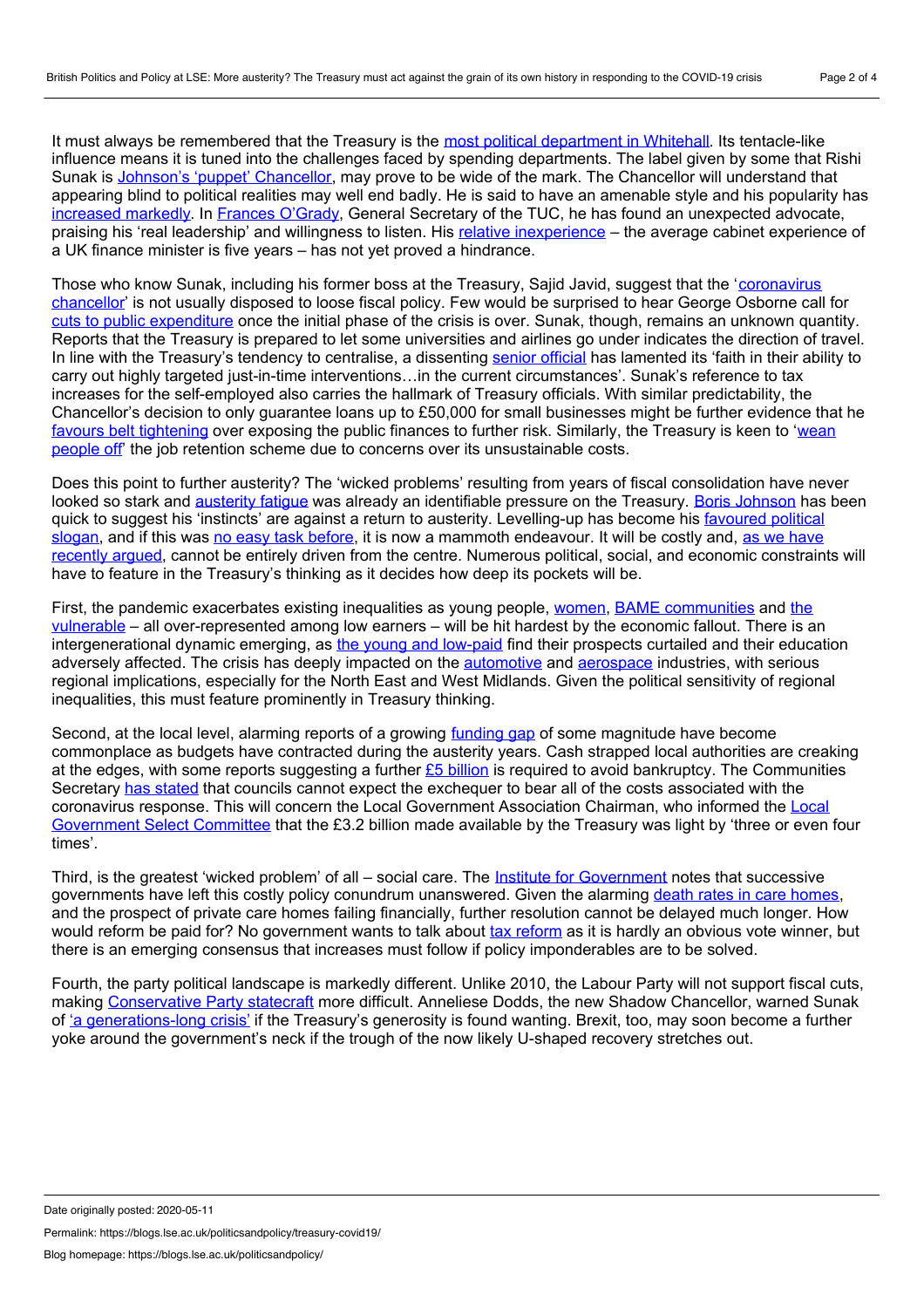This list is by no means exhaustive, but nonetheless points to factors that may sway the Treasury away from austerity Mark 2. Following the 2008 crisis, austerity was never the [consensus](https://www.theguardian.com/commentisfree/2020/mar/12/end-austerity-budget-george-osborne-public-spending-cuts-rishi-sunak) among economists. This is more true [today.](https://www.newstatesman.com/politics/economy/2020/05/top-economists-warn-uk-not-repeat-austerity-after-covid-19-crisis) The first part of the 'new normal', according to the [OBR](https://cdn.obr.uk/The_OBRs_coronavirus_analysis.pdf), is that public sector net debt will be permanently higher as a share of GDP. Whatever flimsy [household](https://www.theguardian.com/commentisfree/2020/apr/27/economy-recover-coronavirus-debt-austerity) debt analogies might suggest, the Treasury can go to the bond markets knowing that gilts remain a prized financial asset, while the interventions of the Bank of England ensure an overdraft is available to the Treasury at a low rate of interest. While estimates suggest that for each additional month in lockdown there will be £35 to £45 billion of additional [borrowing,](https://cdn.obr.uk/Coronavirus_reference_scenario_commentary.pdf) this figure will pale into [insignificance](https://www.prospectmagazine.co.uk/economics-and-finance/coronavirus-covid-19-recession-austerity-economy-spending) if economic growth is not restarted.

Recently we [wrote](https://blogs.lse.ac.uk/politicsandpolicy/institutionalised-conflict-in-uk-economic-policymaking/) about the challenging fiscal landscape faced by the new Chancellor. Specifically, we drew attention to a paradox between the Treasury's tendency for centralised control despite the increasing complexity and fragmentation of governance arrangements. We proposed – albeit tentatively – that a good deal of creative thinking would be required to meet the emerging challenges as the Treasury is forced to engage more effectively beyond Whitehall. The crisis underlines the need for fresh thinking. If, for example, the economic impact is differentiated spatially, what will be the role of the regions in resetting the economy?

The Treasury must act against the grain of its own history to avoid exacerbating the deep inequalities that this crisis has revealed. Moreover, it seems unlikely that public services can endure further budget cuts. The 'porthole principle' of Treasury control – that it is through the details that the bigger picture [emerges](https://books.google.co.uk/books?id=kfqADAAAQBAJ&pg=PA18&lpg=PA18&dq=porthole+principle+treasury&source=bl&ots=zEEdC8l277&sig=ACfU3U09oLJXTQ9jbjleOBuKcFQeioK7Vg&hl=en&sa=X&ved=2ahUKEwin-LqSk5HpAhWQYsAKHUx_DIYQ6AEwCXoECAsQAQ#v=onepage&q=porthole%20principle%20treasury&f=false) – appears to have blinded the last austerity Chancellor to emerging 'wicked problems'. A national conversation about how to pay for public expenditure is overdue. The Treasury is renowned for being home to the 'brightest and best' that Whitehall has to offer. Navigating the post-coronavirus landscape will certainly require their collective imagination but also an opening up of the thinking beyond Whitehall.

## **About the Authors**



**Sam [Warner](https://www.research.manchester.ac.uk/portal/samuel.warner.html)**, Researcher on Nuffield Foundation funded project *Public Expenditure Planning and Control in Complex Times: A Study of Whitehall Departments' Relationship to the Treasury (1993- Present),* University of Manchester.



**[Diane](https://www.bennettinstitute.cam.ac.uk/about-us/team/diane-coyle/) Coyle** Inaugural Bennett Professor of Public Policy and co-director of the Bennett Institute for Public Policy.



**Dave [Richards](https://www.research.manchester.ac.uk/portal/en/researchers/david-richards(4b474d49-8034-479d-a85c-858954229c70).html)** is Professor of Public Policy and Head of Department at the University of Manchester.



**[Martin](https://www.york.ac.uk/politics/people/academicstaff/martin-smith/) Smith** is Anniversary Professor of Politics at the University of York.

Date originally posted: 2020-05-11 Permalink: https://blogs.lse.ac.uk/politicsandpolicy/treasury-covid19/ Blog homepage: https://blogs.lse.ac.uk/politicsandpolicy/